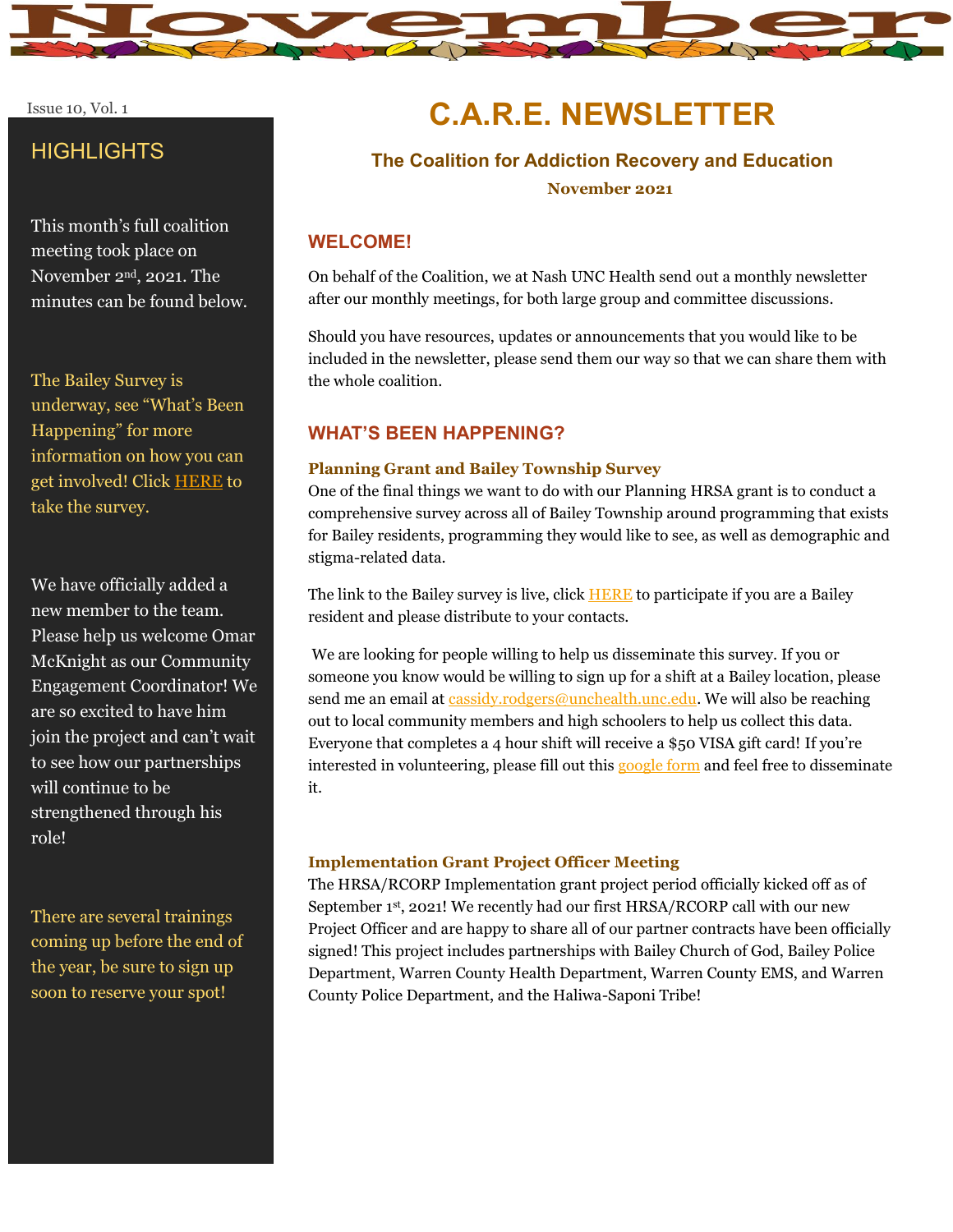#### **National Caregivers Month**

November is National Family Caregivers Month! This celebration is a time to recognize and honor family caregivers across



the county to raise awareness of issues caregivers face, educate communities, and gain support. Learn more about how you can get involved [here.](https://acl.gov/news-and-events/downloads-and-multimedia/NFCM#:~:text=National%20Family%20Caregivers%20Month%201%20About%20the%20Observance.,with%20the%20RAISE%20Council.%20...%205%20Relevant%20Websites)

## *November C.A.R.E. News*

## **CURRENT NEWS**

#### **We have added a new member to our team!**

Please help us welcome Omar McKnight to our team as the Community Engagement Coordinator for our HRSA/RCORP Implementation grant! Omar has a background in community engagement, most recently in his role at North Carolina Central University, where he earned his Master's in Public Administration and worked as a student counselor facilitating individual and group counseling, crisis intervention, and substance use prevention services.



Omar would love to connect with you, please feel free to reach out to him at [omar.mcknight@unchealth.unc.edu.](mailto:omar.mcknight@unchealth.unc.edu)

#### **Nash UNC Health Care Covid-19 Walk-In Clinic – Now vaccinating children ages 5-11**

Nash UNC is running a Covid-19 Walk-In Clinic, offering both the Pfizer and Moderna Vaccinations. This clinic runs Tuesdays and Thursdays from 8:30am-4pm and Wednesdays from 12pm-6m at Nash Day Hospital. The Pfizer vaccine is now available to those 5 years of age and older. No appointment is necessary. We encourage you to take advantage of this opportunity as we continue to see the spread of Covid-19 across our community. All vaccines are free and don't require insurance or photo ID.

## **RESOURCES AND TRAININGS**

**Addiction Algebra**, a three-year community research collaboration between Project Momentum, Inc, the Twin Counties Partnership for Healthier communities, and Lennell and Lillie Consulting Group are looking for organizational leaders and staff to participate in their study. Those that participate will be compensated for their time.

#### A bit about the project:

We are collecting data using a survey and a semi-structured interview to gain big-picture findings and data to assist with the communities' efforts to identify gaps in services. This research will allow us to do a deep dive into the social, political, interpersonal, and community level factors that perpetuate substance misuse.

We hope to utilize the results collected to create programs that will address community-based needs and provide essential resources.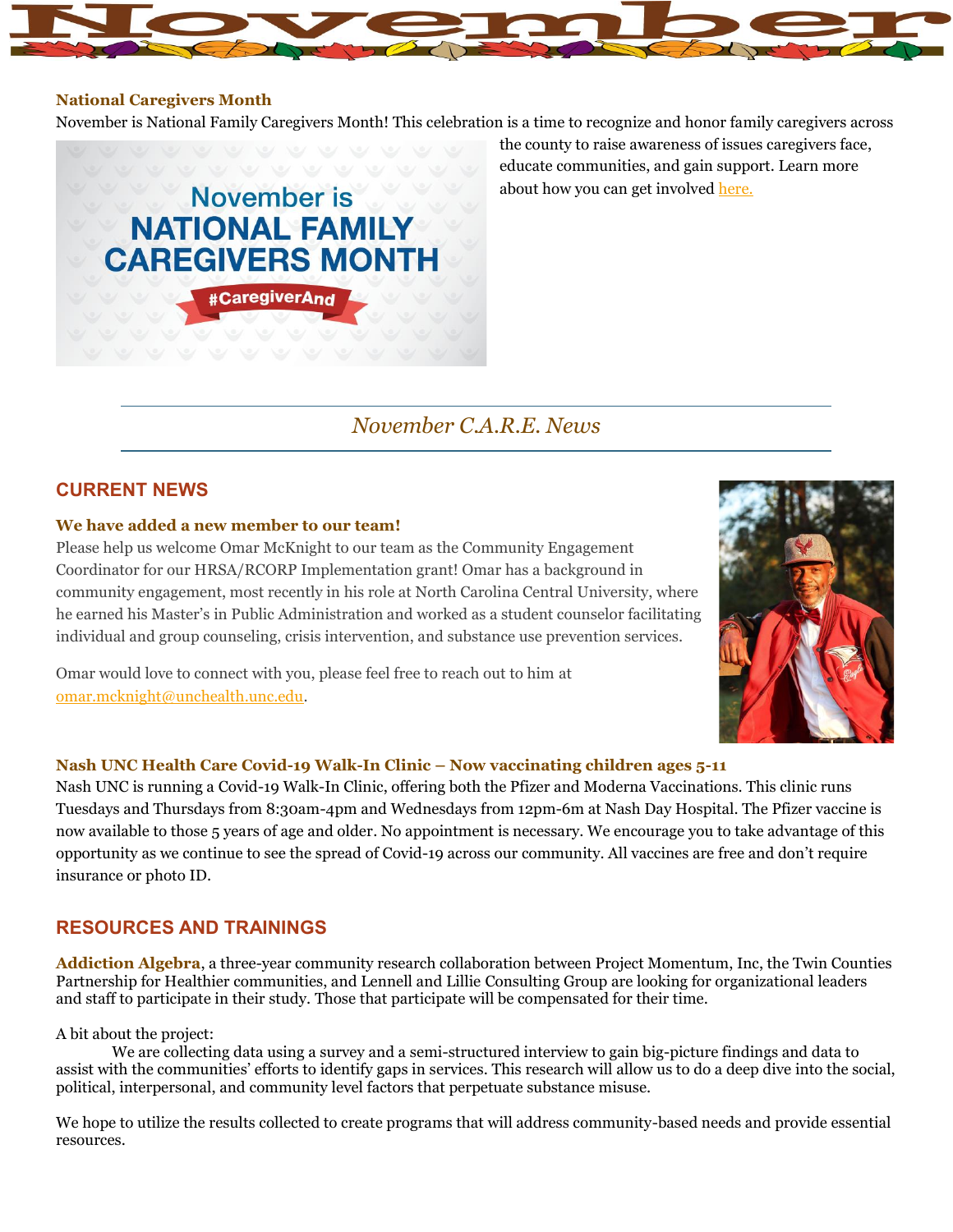

This research project is made possible by the Kate B. Reynolds Charitable Trust.

To learn more, please feel free to contact Amber Hinson by email at **amberpmirmt@outlook.com** or by phone: (252) 977-0765 (Office) or (252) 462-1276 (Cell).

**Area L AHEC**, is providing the following trainings through the end of 2021

- December 9<sup>th</sup>: Secondary Trauma and Self Care (Webinar)
- December 10<sup>th</sup>: Medical Emergencies in the Dental Office (Webinar)
- Medication Assister Therapy in Primary Care (Self-Pace)

Find the full calendar and how to sign up for Area L AHEC training[s here](https://www.arealahec.org/courses-and-events)

**Eastpointe** is providing the following trainings through the end of 2021:

- December  $1^{st}$  &  $2^{nd}$ : Crisis Intervention Tem Training for Law Enforcement
- December 2nd: Virtual Peer Support Group (7pm via Zoom)
- December 3<sup>rd</sup>: Tailored Care Management Series (Webinar)
- December 8<sup>th</sup>: Virtual Resilience Movie Public Showing Guided Discussion (Virtual at 6pm)
- December 14<sup>th</sup>: Brain Injury Association NC Adaptive Fitness after Brain Injury (Webinar)

Find the full calendar and how to sign up for Eastpointe trainings [here](https://www.eastpointe.net/#trainingcalendar)

Our final C.A.R.E committee meetings for the year will convene othe week of **December 7th, 2021.**



# *This month's articles in the spotlight:*

[Engagement and Initiation Oucomes-Driven MOUD Session 1](https://www.rcorp-ta.org/sites/default/files/2021-09/Engagement%20and%20Initiation%20MOUD%20Best%20Practices%20Webinar%20Session%20FINAL-508.pdf)

[Community paramedicine-cost-benefit analysis and safety with paramedical](https://www.rcorp-ta.org/sites/default/files/2021-11/Community%20paramedicinecostbenefit%20rural%20Communities.pdf)  [emergency services in rural areas: scoping review protocol](https://www.rcorp-ta.org/sites/default/files/2021-11/Community%20paramedicinecostbenefit%20rural%20Communities.pdf)

[Loneliness, Mental Health, and Substance Use among U.S. Young Adults during](https://www.tandfonline.com/doi/full/10.1080/02791072.2020.1836435) 

**WE'RE HERE FOR YOU!**

We're here to help you and to pursue the mission and goals of the C.A.R.E. Coalition, if there's anything we can do to help please do let us know. **Our next and final C.A.R.E committee meetings for the year will convene othe week of December 7th, 2021.**

**Yolanda Outlaw, MSW, LCSW** Transitional Care Management HRSA/RCORP Project Director Coastal Plain Hospital Nash UNC Health Care (252) 962-5437(Office) (252) 299-0372(Cell) [yolanda\\_outlaw@med.unc.edu](mailto:yolanda_outlaw@med.unc.edu)

## **Omar McKnight, MPA**

HRSA/RCORP Community Engagement Coordinator

Nash UNC Health Care

Omar.mcknight@unchealth.unc.edu

**Cassidy Rodgers, MSc** HRSA/RCORP Project Coordinator Coastal Plain Hospital Nash UNC Health Care (252) 962-5443(Office) (252) 299-0380(Cell) [Cassidy.Rodgers@unchealth.unc.edu](mailto:Cassidy.Rodgers@unchealth.unc.edu)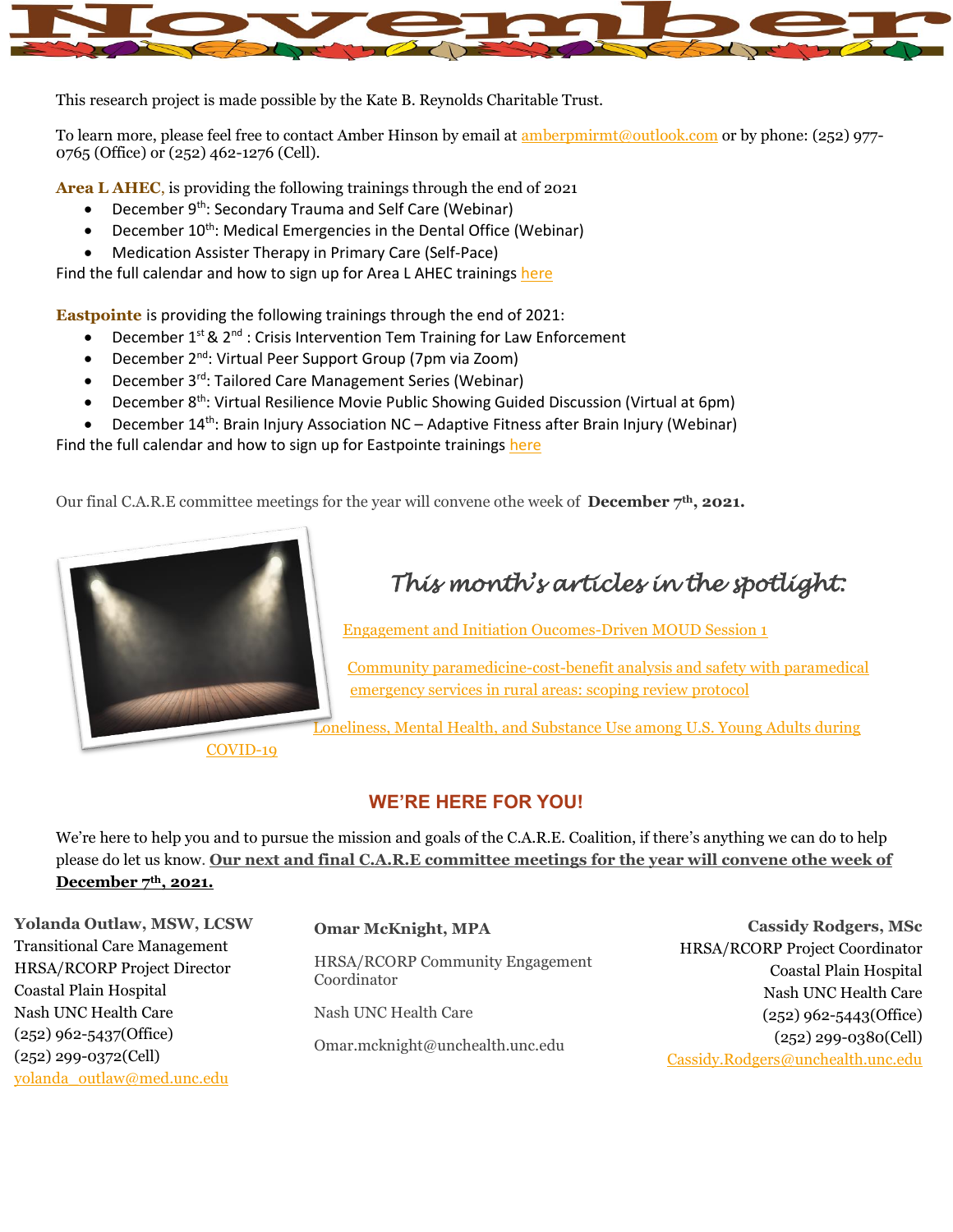

#### **Coalition for Addiction Recovery and Education (CARE) Meeting Meeting Minutes November 2, 2021, 3:00-4:00pm WebEx Meeting**

## *Greetings and Introductions of CARE members*

- Yolanda Outlaw- MSW, LCSW facilitator NASH UNC/CARE
- Cassidy Rodgers HRSA
- Co- Chair, Heather Moore The Anchor Holds
- Co-Chair, Brandon Medina Nash County Sherriff
- Secretary, Dana Carroll Recovery Advocate
- Amber Hinson- Project Momentum
- $\bullet$  April Lynch NASH UNC
- Barbara Whitaker Upper Coastal Plains Council of Governments
- Brooke Mickelson Eastpointe
- Davis Greene Nash UNC (VP Operations)
- Doug Green Community Impact NC
- Lewis Johnson Founder Open Door Recovery
- Marbeth Holmes Nash Community College
- Michelle House-Eastpointe
- Mysha Wynn-Project Momentum
- Omari Richins Katie B. Reynolds
- Patty Collins Area L AHEC
- Ruth Bellamy- Nicky Life Care Center
- Sabrina Golling– Rural Forward
- Stephen Rice Monarch
- Dr. Viola Pierce- UNC Nash

**CARE Mission, Vision Constituency, Guiding Values/Principles:** Presented by Heather Moore and Dana Carroll

## *CARE News and Announcements:*

Diabetes Month

Premature Month

Act of Kindness

Amber Hinson and Mysha Wynn from Project Momentum spoke of their surveying project on perception on treatment.

Patti Collins from Area L AHEC shared a list of events:

Mental Health First Aid-Nov. 17

MAT in Primary Care – online, self-paced learning

Secondary Trauma and Self-Care – December 9

Understanding Stimulant Use in Youth, Adolescents and Young Adults – self paced learning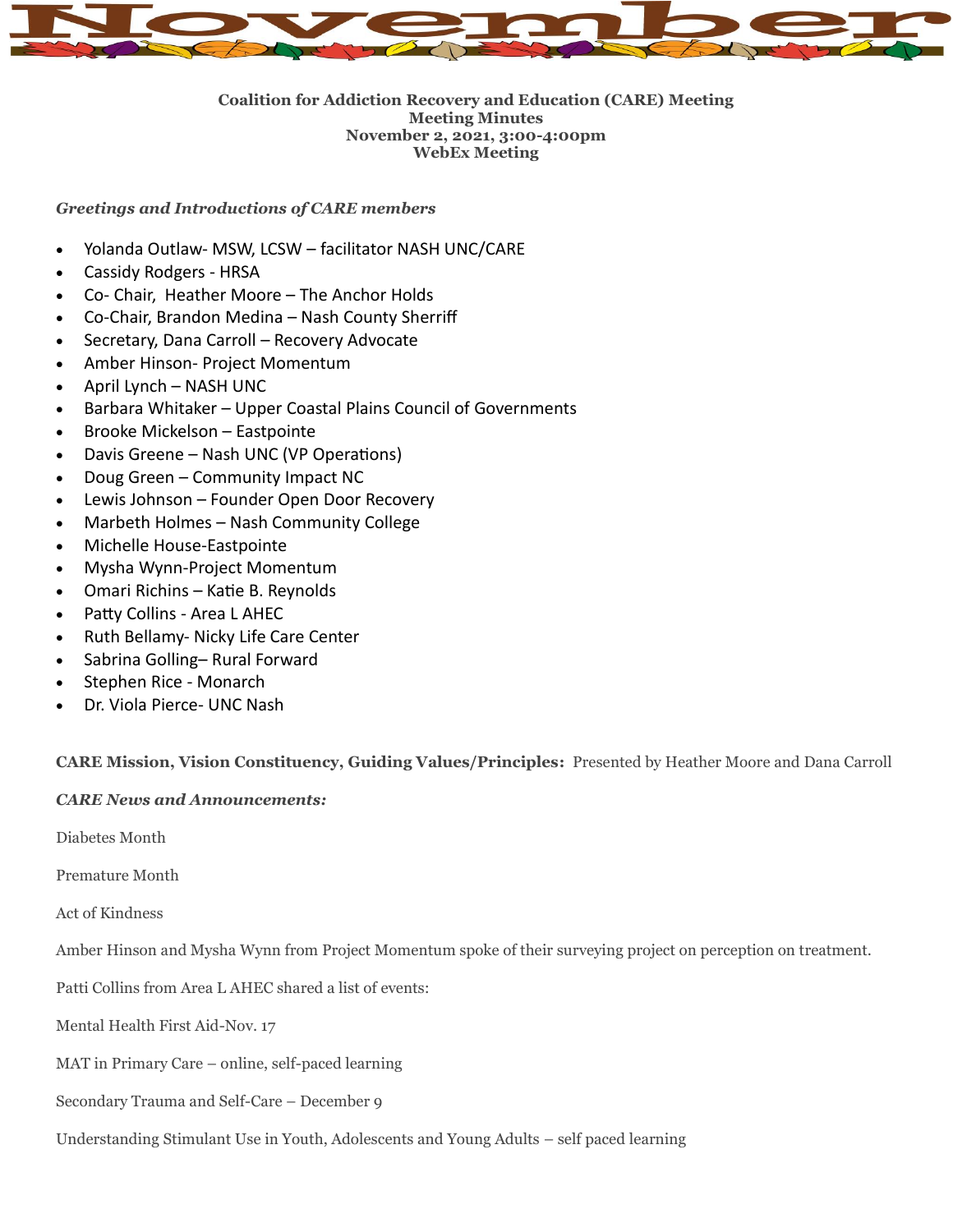

## **Guest Speaker: Obinna Ikwechegh, MD, Behavioral Health/Addiction Medicine:**

During his residency at Wake Forest University, he had family member, who died, and he became sad and had a doctor recommend getting help. When he was questioned by a colleague, where was he going, he said he was in the building for a meeting, before coming forward about saying he a meeting with his therapist. This colleague didn't know what to do –

He spoke about reading an article on how to talk to boss about depression, yet no article on how to talk to your boss about diabetes, hypertension, lupus, etc. Why? Because we can have those other conversations about physical health, but it is different for mental health.

Substance use has its toll on the local economy, it impacts population health. There is stigma around substance use, and he asked attendees to name some of those – barriers, embarrassment, shame/guilt, challenges.

The stigma and challenges have begun to change because we [people on call and in community] have begun to speak up. Addiction has become mainstream and viewed more like kidney failure and needing dialysis, as addiction and needing treatment**.** Addiction care and behavioral health care seem to be punitive so it discourages people from seeking treatment. For example, those seeking addiction treatment asked to bring in their pill bottles to count their medicines. That isn't done for those with hypertension to make sure the patient is taking the right amount every day, or taking too many, or selling them.

Think of addiction with public health and population health, we need to get those people seeking treatment to the right resources to help them. If something was contagious we would protect ourselves and those around us, yet an increase of overdose in the zip code, people would think, I don't do drugs, it doesn't' bother me. If people see themselves as a part of help in the community, they reduce harm to others. We are at the boundary of a public health crisis, we need to stop this from going on, and reduce the harm to our population.

So what do we do – trying to insure that people who have mental health or addiction problems have access to the care they need. Waiting months for an appointment isn't helpful, as we lose people while they wait. The needle for change will move, with people like us, using our voices to make changes for those with mental health care require the same dignity as those having care for physical health.

*Review of Current Data:* Yolanda Outlaw reminded us, these are the numbers, yet behind them are the people and families that are impacted. Statistics provided are up to September 2021.

## **Nash EMS Statistics (Calls, Overdoses, Narcan, Deaths): 38 individuals received 1 dose of Narcan, responded to 31 people for overdose calls; 10 of those calls were upgraded to cardiac arrest; 2 overdose deaths pronounced in the field; 6 kits handed out**

**Sheriff's Department (Calls, Overdoses, Narcan, Deaths):** 6 calls for OD, and 1 death and Sherriff Brandon Medina commented looking at the data a little deeper, if the cardiac arrest is a result of intentional drug overdose. The intentional column of data, is when someone attempts to take their own life, not a result of using a substance and overdosing. Also, looking to track how the mental health calls [transports] impact the Sherriff's department.

## **NC Opioid Dashboard (Nash County)**

**ED Overdose Visits (NC and Nash County)**

#### **Highest Monthly Rates of Opioid Overdose ED Visits 2021**